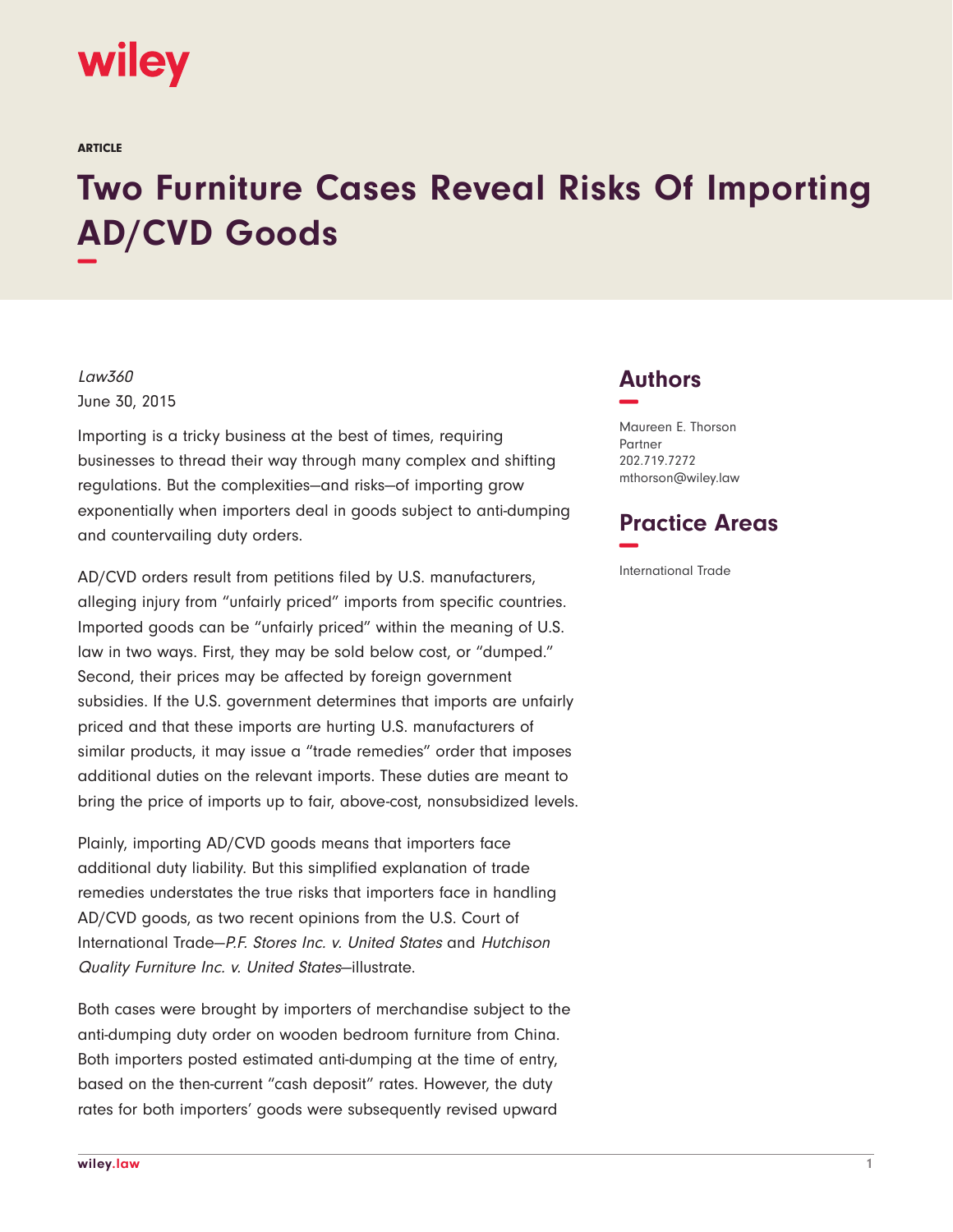pursuant to proceedings at the U.S. Department of Commerce. The Commerce Department then instructed U.S. Customs and Border Protection to liquidate, i.e., to assess final duties on the importers' goods at the higher rates.

This illustrates the first, and most substantial, risk that importers face when dealing in goods subject to trade remedies laws. Trade remedies duties are not established pursuant to a "set-it-and-forget-it" system. Such a system would risk permitting foreign producers to adjust their prices to take into account the extra duties and thus might not actually bring the price of imported goods up to a fair level. Rather, the duties collected on imports of AD/CVD goods at the time of importation are only "estimates," which can be revised—sometimes significantly upward—pursuant to annual reviews of foreign producers' and exporters' selling prices. The updated duty percentages are then applied retroactively to goods imported within the past year. As such, an importer of trade remedies goods cannot know with certainty what its ultimate duty liability will be at the time of importation.

Moreover, the lag time between entry and liquidation at the finally determined rate can be significant. Normally, CBP liquidates import shipments within 314 days of entry. But entries of AD/CVD goods are "suspended" from liquidation until the Commerce Department completes an annual administrative review of each trade remedies order or until the time for such a review expires. Inclusive of appeals, an importer may see several years pass between importation and final duty assessment on a shipment of AD/CVD goods.

Further, these rate changes can be unpredictable. Due to its budgetary and personnel constraints, the Commerce Department generally focuses on two or three large producers in conducting annual reviews of the dumping and subsidy rates, or "margins," established under individual trade remedies orders. The agency then applies revised duties based on those producers' costs and sales to all exports. Thus, an importer may find that his supplier's duty rate has changed due not to the supplier's own cost structure, but based on that of some wholly unrelated company. Given this level of unpredictability, it's small wonder that many importers require foreign suppliers to guarantee that their goods are not subject to AD/CVD orders and reserve the right to bow out of any contracts should an order go into place.

And, as the court's opinions show, carrying an unpredictable, contingent liability for duties is not the only risk faced by importers that handle AD/CVD products. Here, when CBP liquidated the plaintiffs' goods at the higher duty rate, both filed protests with the agency. Under 19 U.S.C. § 1504(d), CBP must liquidate AD/CVD goods within six months of receiving instructions from the Commerce Department as to how to liquidate the entries. If the goods are not liquidated within that time, they are "deemed" to have liquidated by operation of law at the rate claimed at the time of entry. Here, both importers argued that deemed liquidation had occurred, relieving them of any liability for the upwardly revised AD/CVD duties.

CBP denied the protests and the importers sued in the Court of International Trade, which hears appeals of both customs disputes and trade remedies decisions. However, rather than file direct challenges to CBP's protest denial, the importers invoked the court's "residual" grant of jurisdiction.